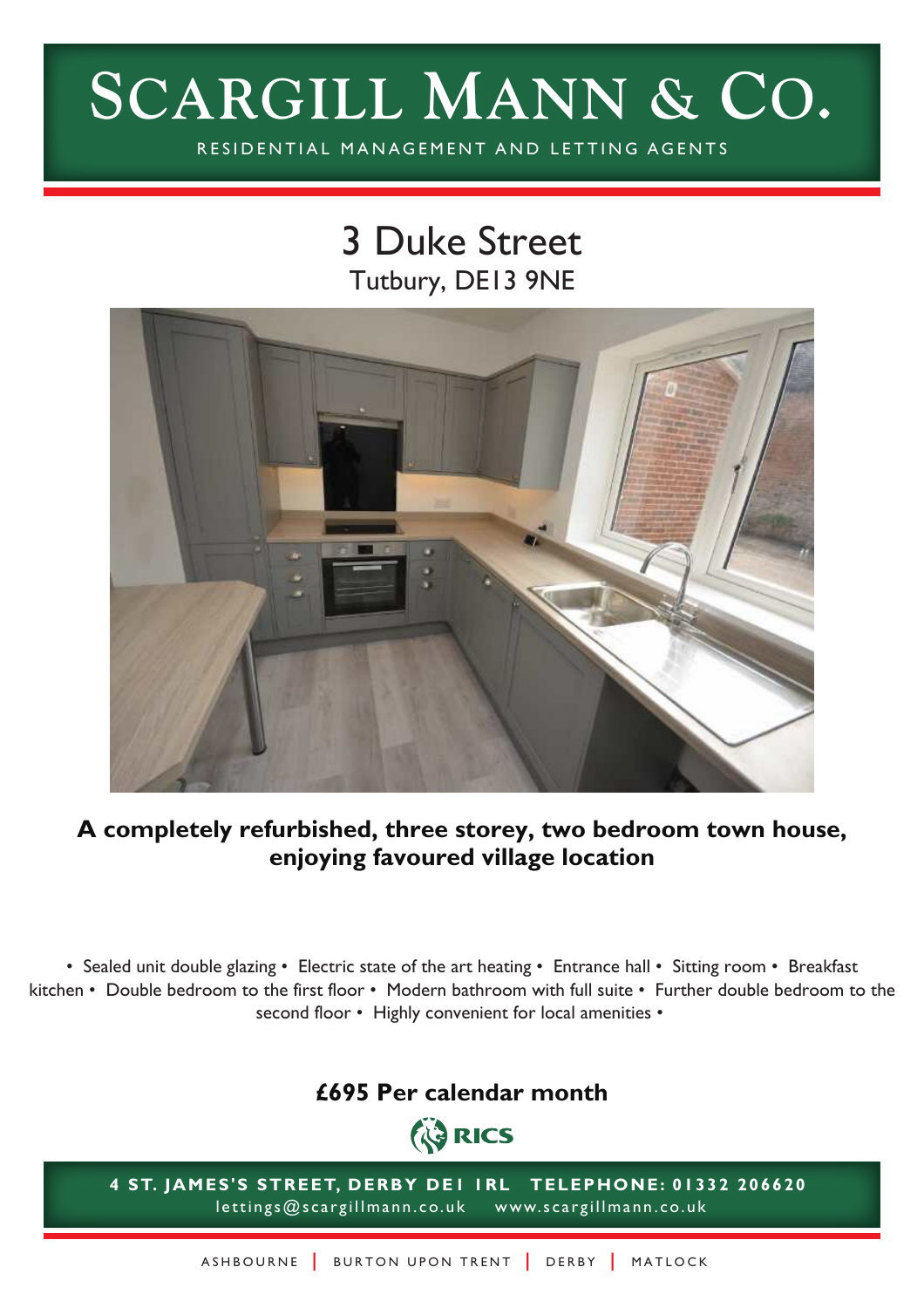

#### GENERAL INFORMATION

Having undergone a series of significant improvements and refurbishment works, this three storey town house, offers up to date living accommodation with the added benefit of efficient electric heating and selaed unit double glazing.

The accommodation briefly comprises, entrance hall with cloaks cupboard, sitting room, well-appointed breakfast kitchen with a range of appliances, double bedroom and well-appointed bathroom to the first floor, principal bedroom to the second floor.

#### LOCATION

#### ACCOMMODATION<./u>

#### ON THE GROUND FLOOR

#### ENTRANCE HALL

With wood grain effect laminate flooring, useful understairs cloaks cupboard and doorway leads to:-

#### SITTING ROOM 3.56m x 3.22m (11'8" x 10'7")

With electric panel radiator, focal point electric fireplace, TV aerial points and sealed unit double glazed sash window in UPVC frame to the front elevation.

#### WELL-APPOINTED BREAKFAST KITCHEN 3.58m x 2.33m (11'9" x 7'8")

With a continuation of the wood grain effect flooring, a newly fitted kitchen comprising a range of base, wall and drawer units all with matching cupboard and drawer fronts, roll edge wood grain effect laminate work surfaces with matching up-stands and inset stainless steel sink unit and draining board with mixer tap in chrome, four ring ceramic hob with matching glass splashback, integral extractor hood with variable speed fan and lighting over. Built-in electric fan assisted oven, integrated dishwasher, plumbing suitable for an automatic washing machine and breakfast bar. State of the art under floor heating and sealed unit double glazed window to the side.

#### TO THE FIRST FLOOR

#### LANDING

With obscure double glazed window to the front and doorway leads to:-

#### BEDROOM TWO 3.64m x 3.38m (11'11" x 11'1")

With wall mounted electric panel radiator, TV aerial point and sealed unit double glazed sash window in UPVC frame to the side elevation.

#### **BATHROOM**

With under floor heating, wood grain effect laminate flooring and a full suite comprising, low flush w.c., shower bath with thermostatic mixer shower over including hand held attachment and rain effect shower head, fitted curved glass shower screen. Vanity unit with ceramic wash basin and mirrored medicine cabinet over with shaving point. Cupboard housing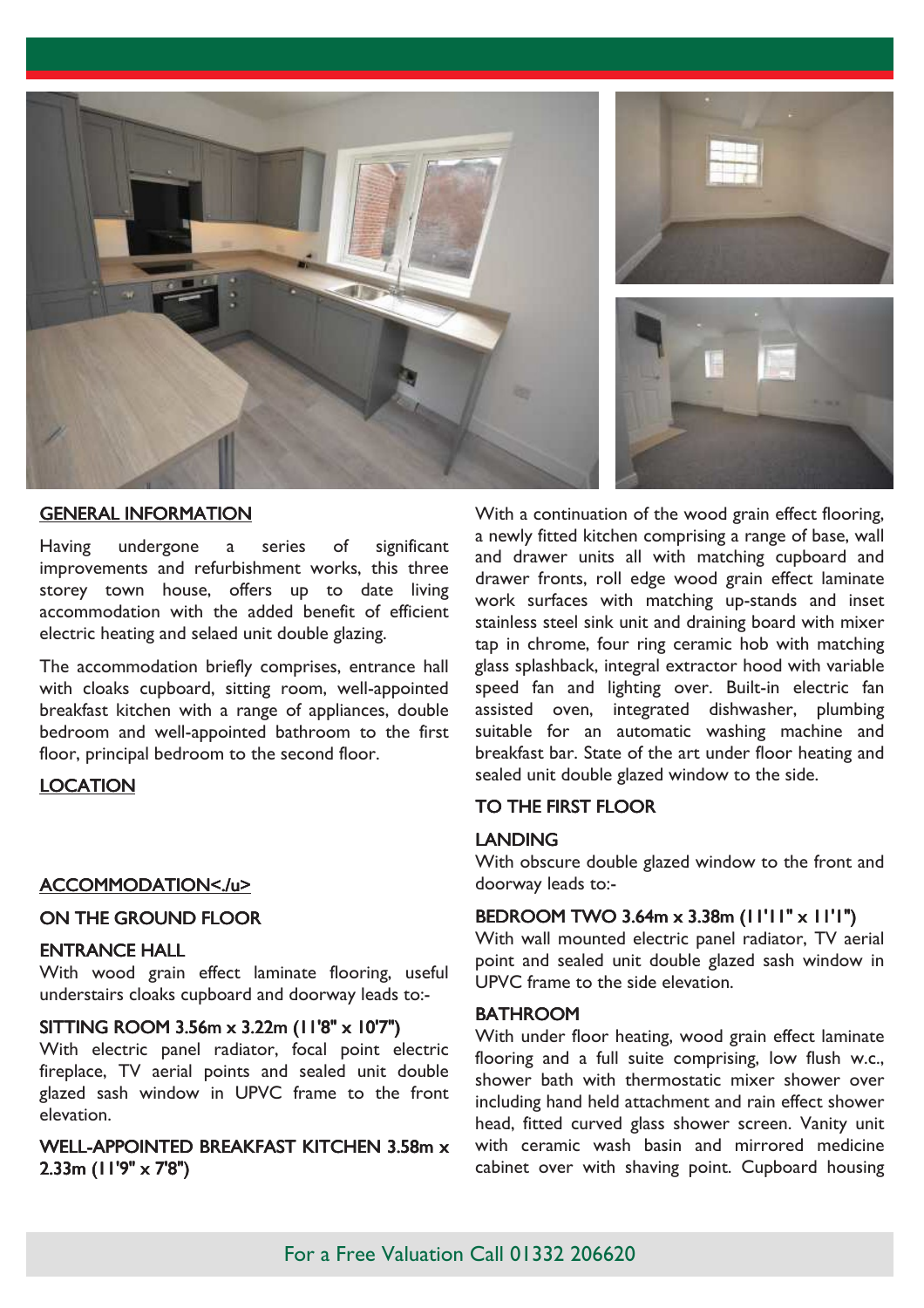





the hot water cylinder. Complementary sparkle effect wall panelling and obscure UPVC double glazed window to the side.

#### TO THE SECOND FLOOR

#### BEDROOM ONE 5.45m x 3.60m red to 3.56m (17'11" x 11'10" red to 11'8")

With electric panel radiator, two sealed unit double glazed windows with pleasant views of the surrounding village and Tutbury Castle.

#### OUTSIDE & GARDENS

To the rear of the property, is a communal area for residents only.

#### DIRECTIONAL NOTE

The approach from Burton is via the A511, travelling towards Tutbury. Upon entering the village of Tutbury, proceed straight ahead at the mini traffic island, where the property is located on the left hand side, identified by our to let board.

#### SPECIFIC REQUIREMENTS

The property is to be let unfurnished. No smokers. Available now.

#### PROPERTY RESERVATION FEE

One week holding deposit to be taken at the point of application, this will then be put towards your deposit on the day you move in. NO APPLICATION FEES!

#### **DEPOSIT**

5 Weeks Rent.

#### **VIEWING**

By prior appointment through Scargill Mann & Co Derby office (01332) 206620